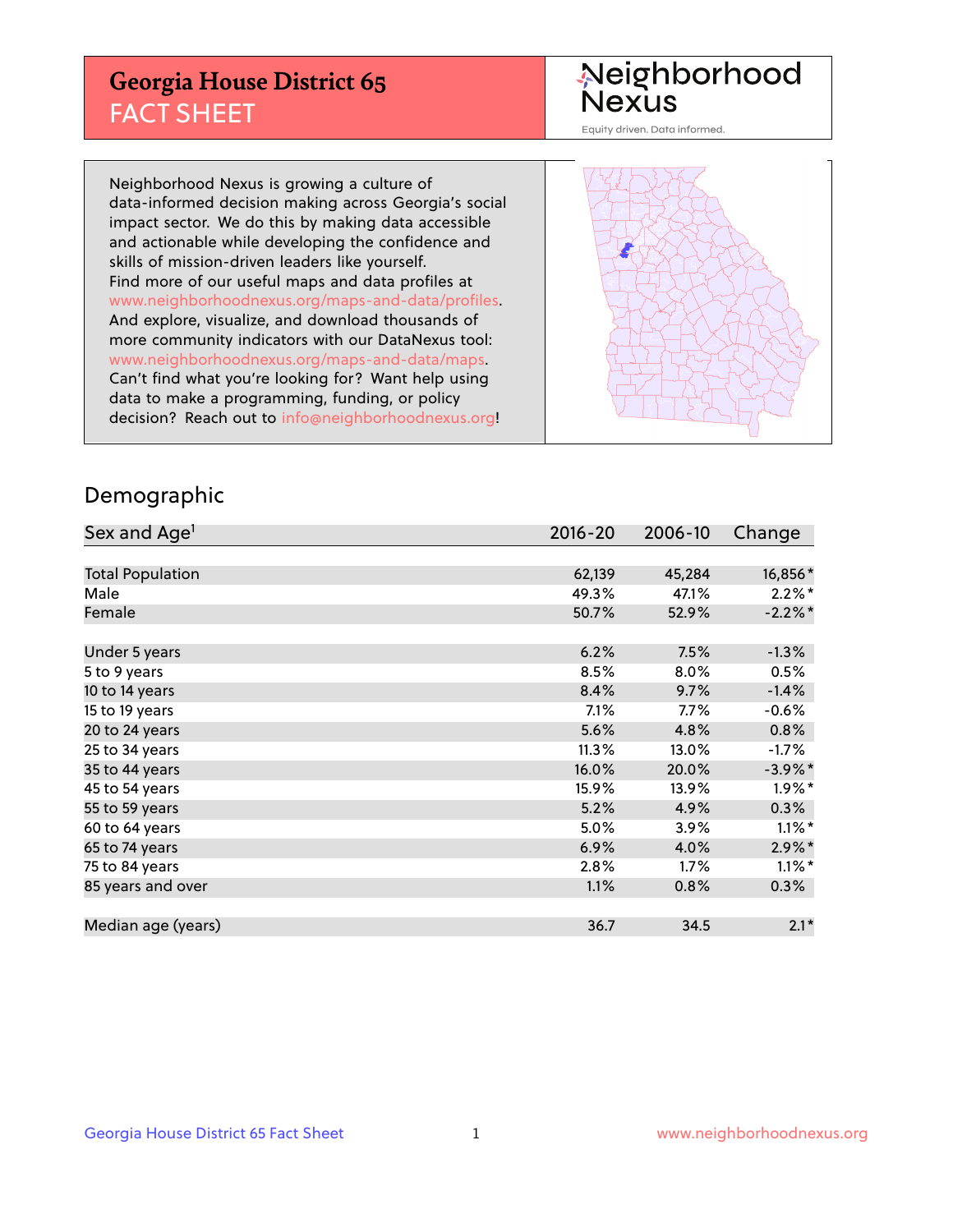## Demographic, continued...

| Race <sup>2</sup>                                            | $2016 - 20$ | 2006-10 | Change      |
|--------------------------------------------------------------|-------------|---------|-------------|
| <b>Total population</b>                                      | 62,139      | 45,284  | 16,856*     |
| One race                                                     | 98.2%       | 98.7%   | $-0.5%$ *   |
| White                                                        | 32.2%       | 43.8%   | $-11.6\%$ * |
| <b>Black or African American</b>                             | 62.8%       | 51.9%   | 10.9%*      |
| American Indian and Alaska Native                            | 0.0%        | 0.4%    | $-0.3%$     |
| Asian                                                        | 0.9%        | 0.9%    | $-0.1%$     |
| Native Hawaiian and Other Pacific Islander                   | 0.1%        | 0.0%    | 0.1%        |
| Some other race                                              | 2.2%        | 1.7%    | 0.5%        |
| Two or more races                                            | 1.8%        | 1.3%    | 0.5%        |
| Race alone or in combination with other race(s) <sup>3</sup> | $2016 - 20$ | 2006-10 | Change      |
| Total population                                             | 62,139      | 45,284  | 16,856*     |
| White                                                        | 33.6%       | 44.9%   | $-11.3\%$ * |
| <b>Black or African American</b>                             | 64.2%       | 52.7%   | 11.5%*      |
| American Indian and Alaska Native                            | 0.3%        | 0.8%    | $-0.4%$     |
| Asian                                                        | 1.2%        | 1.2%    | $-0.0%$     |
| Native Hawaiian and Other Pacific Islander                   | 0.3%        | 0.1%    | 0.2%        |
| Some other race                                              | 2.7%        | 1.8%    | 0.9%        |
|                                                              |             |         |             |
| Hispanic or Latino and Race <sup>4</sup>                     | $2016 - 20$ | 2006-10 | Change      |
| <b>Total population</b>                                      | 62,139      | 45,284  | 16,856*     |
| Hispanic or Latino (of any race)                             | 5.9%        | 4.6%    | 1.3%        |
| Not Hispanic or Latino                                       | 94.1%       | 95.4%   | $-1.3%$     |
| White alone                                                  | 29.0%       | 41.2%   | $-12.2%$    |
| <b>Black or African American alone</b>                       | 62.3%       | 51.4%   | 10.9%*      |
| American Indian and Alaska Native alone                      | 0.0%        | 0.2%    | $-0.2%$     |
| Asian alone                                                  | 0.8%        | 0.9%    | $-0.1%$     |
| Native Hawaiian and Other Pacific Islander alone             | 0.1%        | 0.0%    | 0.1%        |
| Some other race alone                                        | 0.6%        | 0.5%    | 0.1%        |
| Two or more races                                            | 1.2%        | 1.1%    | 0.1%        |
| U.S. Citizenship Status <sup>5</sup>                         | $2016 - 20$ | 2006-10 | Change      |
|                                                              |             |         |             |
| Foreign-born population                                      | 4,346       | 3,203   | $1,143*$    |
| Naturalized U.S. citizen                                     | 55.2%       | 63.9%   | $-8.7%$     |
| Not a U.S. citizen                                           | 44.8%       | 36.1%   | 8.7%        |
| Citizen, Voting Age Population <sup>6</sup>                  | $2016 - 20$ | 2006-10 | Change      |
| Citizen, 18 and over population                              | 43,459      | 30,340  | 13,120*     |
| Male                                                         | 46.9%       | 46.6%   | 0.2%        |
| Female                                                       | 53.1%       | 53.4%   | $-0.2%$     |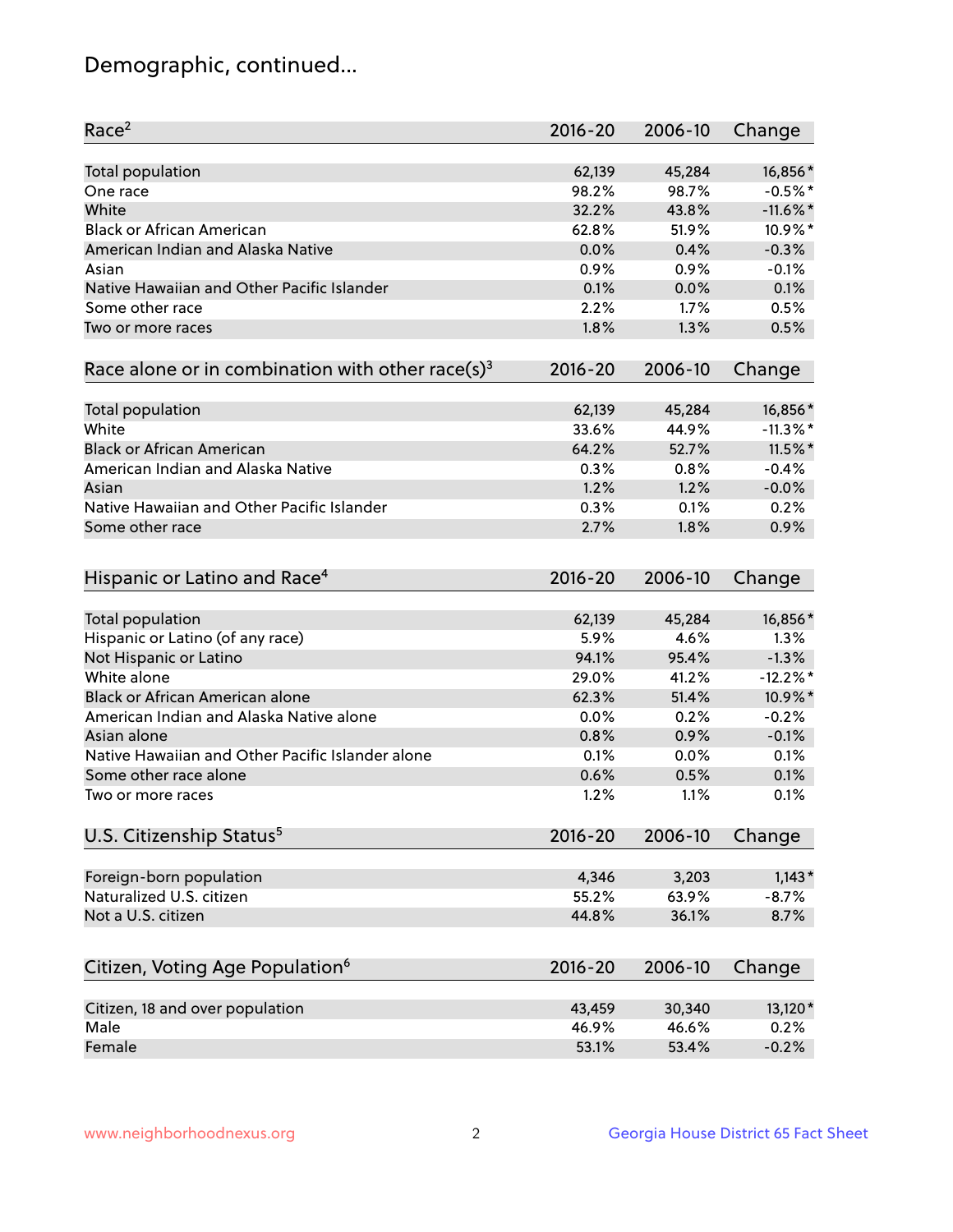#### Economic

| Income <sup>7</sup>                                 | $2016 - 20$ | 2006-10 | Change     |
|-----------------------------------------------------|-------------|---------|------------|
|                                                     |             |         |            |
| All households                                      | 19,508      | 15,368  | $4,140*$   |
| Less than \$10,000                                  | 3.4%        | 3.4%    | 0.0%       |
| \$10,000 to \$14,999                                | 1.9%        | 2.4%    | $-0.5%$    |
| \$15,000 to \$24,999                                | 4.5%        | 6.7%    | $-2.2%$    |
| \$25,000 to \$34,999                                | 6.8%        | 6.9%    | $-0.0%$    |
| \$35,000 to \$49,999                                | 6.1%        | 12.4%   | $-6.3\%$ * |
| \$50,000 to \$74,999                                | 18.5%       | 20.4%   | $-1.9%$    |
| \$75,000 to \$99,999                                | 18.9%       | 18.7%   | 0.2%       |
| \$100,000 to \$149,999                              | 20.7%       | 19.3%   | 1.4%       |
| \$150,000 to \$199,999                              | 10.9%       | 5.5%    | $5.3\%$ *  |
| \$200,000 or more                                   | 8.2%        | 4.1%    | 4.1%*      |
| Median household income (dollars)                   | 86,453      | 72,033  | 14,420*    |
| Mean household income (dollars)                     | 99,375      | 82,062  | $17,313*$  |
| With earnings                                       | 85.9%       | 90.7%   | $-4.8\%$ * |
| Mean earnings (dollars)                             | 97,359      | 80,504  | 16,854*    |
| <b>With Social Security</b>                         | 25.7%       | 16.6%   | $9.0\%$ *  |
| Mean Social Security income (dollars)               | 19,728      | 16,095  | $3,633*$   |
| With retirement income                              | 19.7%       | 13.9%   | $5.7\%$ *  |
| Mean retirement income (dollars)                    | 29,991      | 23,384  | $6,607*$   |
| With Supplemental Security Income                   | 4.1%        | 2.0%    | $2.1\%$ *  |
| Mean Supplemental Security Income (dollars)         | 7,531       | 7,841   | $-311$     |
| With cash public assistance income                  | 1.4%        | 1.5%    | $-0.1%$    |
| Mean cash public assistance income (dollars)        | 954         | 3,647   | $-2,693$   |
| With Food Stamp/SNAP benefits in the past 12 months | 11.3%       | 5.7%    | $5.6\%$ *  |
|                                                     |             |         |            |
| Families                                            | 15,145      | 11,657  | 3,487*     |
| Less than \$10,000                                  | $2.0\%$     | 2.6%    | $-0.6%$    |
| \$10,000 to \$14,999                                | 0.8%        | 1.9%    | $-1.1%$    |
| \$15,000 to \$24,999                                | 2.3%        | 5.6%    | $-3.3\%$ * |
| \$25,000 to \$34,999                                | 6.2%        | 5.8%    | 0.4%       |
| \$35,000 to \$49,999                                | 6.2%        | 9.7%    | $-3.6\%$ * |
| \$50,000 to \$74,999                                | 16.7%       | 21.0%   | $-4.3\%$ * |
| \$75,000 to \$99,999                                | 20.7%       | 21.1%   | $-0.4%$    |
| \$100,000 to \$149,999                              | 22.6%       | 21.9%   | 0.7%       |
| \$150,000 to \$199,999                              | 13.2%       | 6.2%    | $7.1\%$ *  |
| \$200,000 or more                                   | 9.3%        | 4.2%    | $5.1\%$ *  |
| Median family income (dollars)                      | 94,163      | 79,029  | 15,134*    |
| Mean family income (dollars)                        | 108,750     | 87,552  | 21,198*    |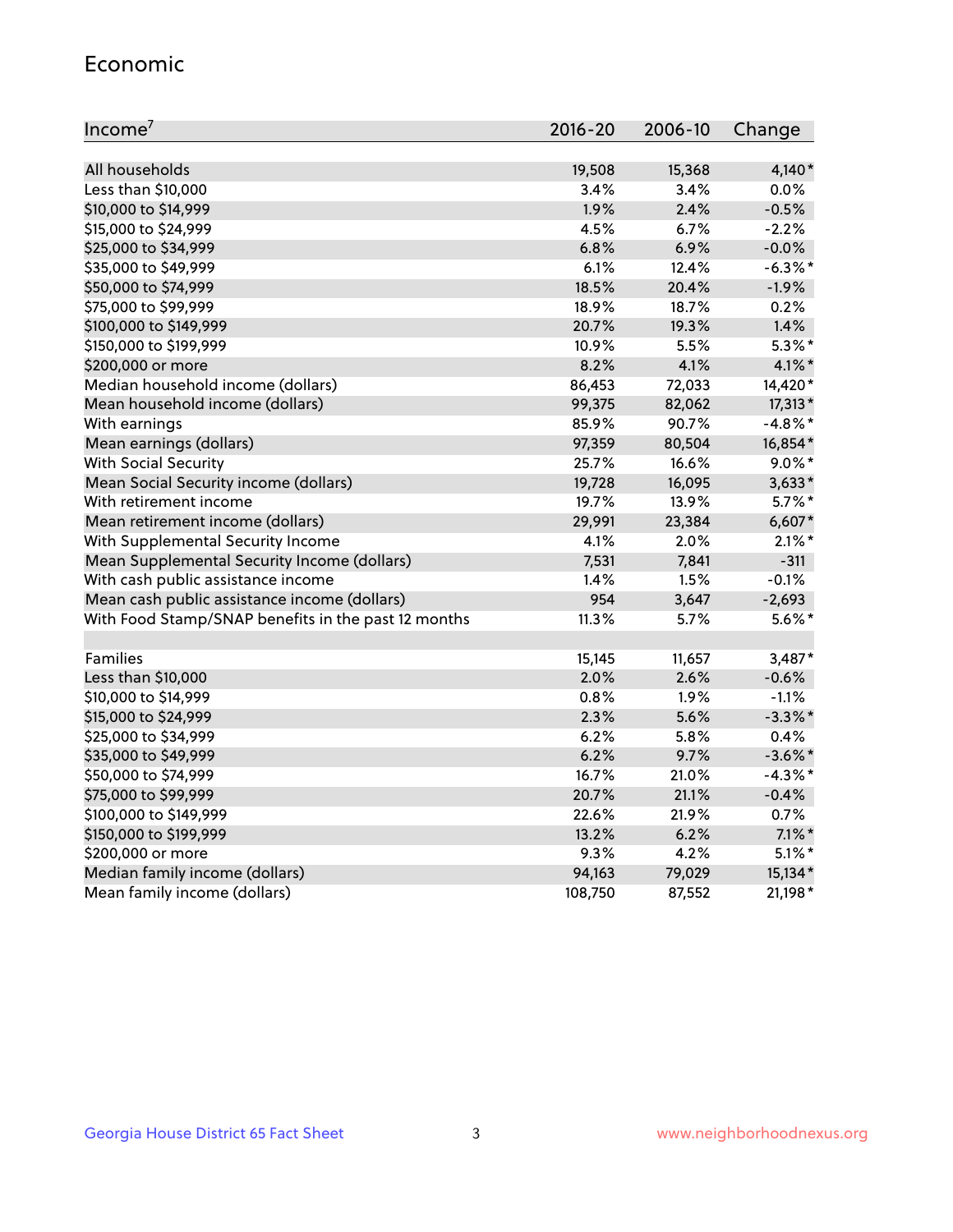## Economic, continued...

| Income, continued <sup>8</sup>                                        | $2016 - 20$ | 2006-10 | Change   |
|-----------------------------------------------------------------------|-------------|---------|----------|
|                                                                       |             |         |          |
| Nonfamily households                                                  | 4,364       | 3,711   | 653*     |
| Median nonfamily income (dollars)                                     | 50,250      | 45,002  | $5,249*$ |
| Mean nonfamily income (dollars)                                       | 58,915      | 57,296  | 1,619    |
| Median earnings for workers (dollars)                                 | 43,008      | 38,808  | 4,200*   |
| Median earnings for male full-time, year-round workers                | 60,041      | 51,231  | 8,810*   |
| (dollars)                                                             |             |         |          |
| Median earnings for female full-time, year-round workers<br>(dollars) | 46,359      | 43,529  | 2,831*   |
| Per capita income (dollars)                                           | 32,897      | 28,440  | $4,457*$ |
|                                                                       |             |         |          |
| Families and People Below Poverty Level <sup>9</sup>                  | 2016-20     | 2006-10 | Change   |
|                                                                       |             |         |          |
| <b>All families</b>                                                   | 4.3%        | 5.9%    | $-1.6%$  |
| With related children under 18 years                                  | 6.1%        | 7.8%    | $-1.7%$  |
| With related children under 5 years only                              | 1.6%        | 9.2%    | $-7.6%$  |
| Married couple families                                               | 2.0%        | 2.3%    | $-0.3%$  |
| With related children under 18 years                                  | 2.0%        | 2.7%    | $-0.7%$  |
| With related children under 5 years only                              | 0.1%        | 0.5%    | $-0.4%$  |
| Families with female householder, no husband present                  | 13.1%       | 16.8%   | $-3.6%$  |
| With related children under 18 years                                  | 19.3%       | 19.9%   | $-0.6%$  |
| With related children under 5 years only                              | 5.0%        | 38.0%   | $-32.9%$ |
| All people                                                            | 6.4%        | 7.8%    | $-1.4%$  |
| Under 18 years                                                        | 8.6%        | 10.0%   | $-1.4%$  |
| Related children under 18 years                                       | 8.5%        | 9.6%    | $-1.1%$  |
| Related children under 5 years                                        | 4.4%        | 10.7%   | $-6.3%$  |
| Related children 5 to 17 years                                        | 9.7%        | 9.2%    | 0.5%     |
| 18 years and over                                                     | 5.6%        | 6.8%    | $-1.2%$  |
| 18 to 64 years                                                        | 5.8%        | 6.8%    | $-1.0%$  |
| 65 years and over                                                     | 4.6%        | 7.5%    | $-3.0%$  |
|                                                                       |             |         |          |
| People in families<br>Unrelated individuals 15 years and over         | 4.8%        | 6.7%    | $-1.9%$  |
|                                                                       | 20.2%       | 15.6%   | 4.6%     |
| Non-Hispanic white people                                             | 5.1%        | 5.1%    | $-0.0%$  |
| Black or African-American people                                      | 7.0%        | 9.4%    | $-2.4%$  |
| Asian people                                                          | 1.4%        | 32.7%   | $-31.4%$ |
| Hispanic or Latino people                                             | 10.0%       | 10.5%   | $-0.5%$  |
|                                                                       |             |         |          |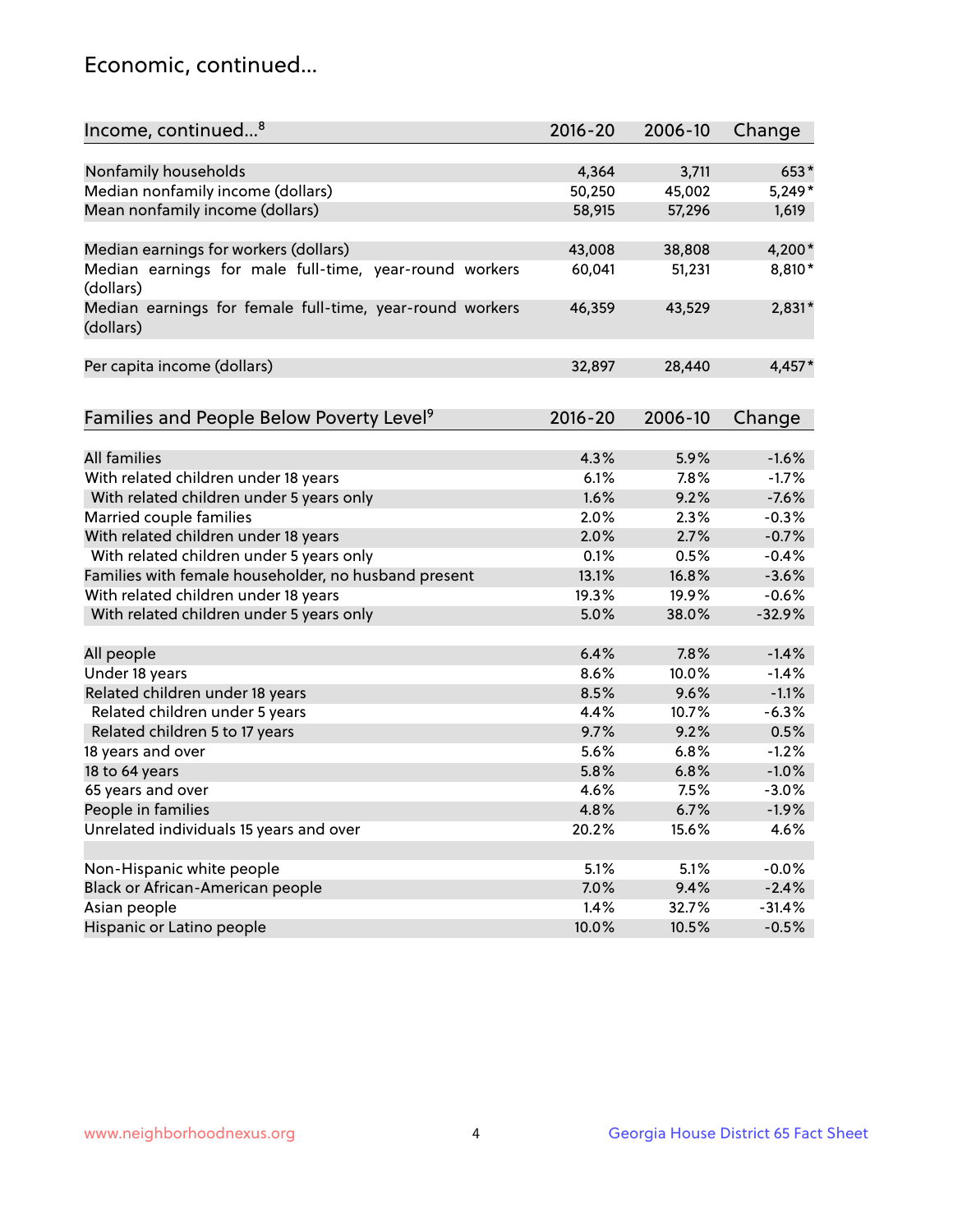## Employment

| Employment Status <sup>10</sup>                                                               | $2016 - 20$ | 2006-10 | Change     |
|-----------------------------------------------------------------------------------------------|-------------|---------|------------|
|                                                                                               |             |         |            |
| Population 16 years and over                                                                  | 46,695      | 33,070  | 13,625*    |
| In labor force                                                                                | 70.4%       | 74.0%   | $-3.6%$    |
| Civilian labor force                                                                          | 70.3%       | 73.4%   | $-3.1%$    |
| Employed                                                                                      | 65.2%       | 66.1%   | $-0.8%$    |
| Unemployed                                                                                    | 5.1%        | 7.3%    | $-2.2%$    |
| <b>Armed Forces</b>                                                                           | 0.1%        | 0.6%    | $-0.6%$    |
| Not in labor force                                                                            | 29.6%       | 26.0%   | 3.6%       |
| Civilian labor force                                                                          | 32,839      | 24,267  | $8,572*$   |
| <b>Unemployment Rate</b>                                                                      | 7.2%        | 10.0%   | $-2.7%$    |
|                                                                                               |             |         |            |
| Females 16 years and over                                                                     | 24,670      | 17,676  | $6,994*$   |
| In labor force                                                                                | 67.3%       | 68.9%   | $-1.6%$    |
| Civilian labor force                                                                          | 67.3%       | 68.7%   | $-1.4%$    |
| Employed                                                                                      | 61.1%       | 61.9%   | $-0.9%$    |
|                                                                                               |             |         |            |
| Own children of the householder under 6 years                                                 | 4,906       | 3,789   | $1,116*$   |
| All parents in family in labor force                                                          | 68.2%       | 74.0%   | $-5.7%$    |
| Own children of the householder 6 to 17 years                                                 | 11,493      | 9,157   | 2,335*     |
| All parents in family in labor force                                                          | 79.5%       | 78.9%   | 0.6%       |
|                                                                                               |             |         |            |
| Industry <sup>11</sup>                                                                        | $2016 - 20$ | 2006-10 | Change     |
|                                                                                               |             |         |            |
| Civilian employed population 16 years and over                                                | 30,467      | 21,847  | 8,620*     |
| Agriculture, forestry, fishing and hunting, and mining                                        | 0.2%        | 0.0%    | 0.1%       |
| Construction                                                                                  | 4.9%        | 5.6%    | $-0.7%$    |
| Manufacturing                                                                                 | 7.6%        | 9.3%    | $-1.7%$    |
| Wholesale trade                                                                               | 3.0%        | 3.6%    | $-0.6%$    |
| Retail trade                                                                                  | 9.4%        | 11.2%   | $-1.7%$    |
| Transportation and warehousing, and utilities                                                 | 12.0%       | 10.9%   | 1.1%       |
| Information                                                                                   | 4.0%        | 3.3%    | 0.7%       |
| Finance and insurance, and real estate and rental and leasing                                 | 5.5%        | 6.8%    | $-1.4%$    |
| Professional, scientific, and management, and administrative<br>and waste management services | 11.3%       | 11.3%   | $-0.1%$    |
| Educational services, and health care and social assistance                                   | 24.0%       | 20.1%   | $3.9\%$ *  |
| Arts, entertainment, and recreation, and accommodation and                                    | 7.9%        | 5.6%    | $2.3\%$ *  |
| food services                                                                                 |             |         |            |
| Other services, except public administration                                                  | 4.2%        | 3.9%    | 0.3%       |
| Public administration                                                                         | 6.0%        | 8.3%    | $-2.3\%$ * |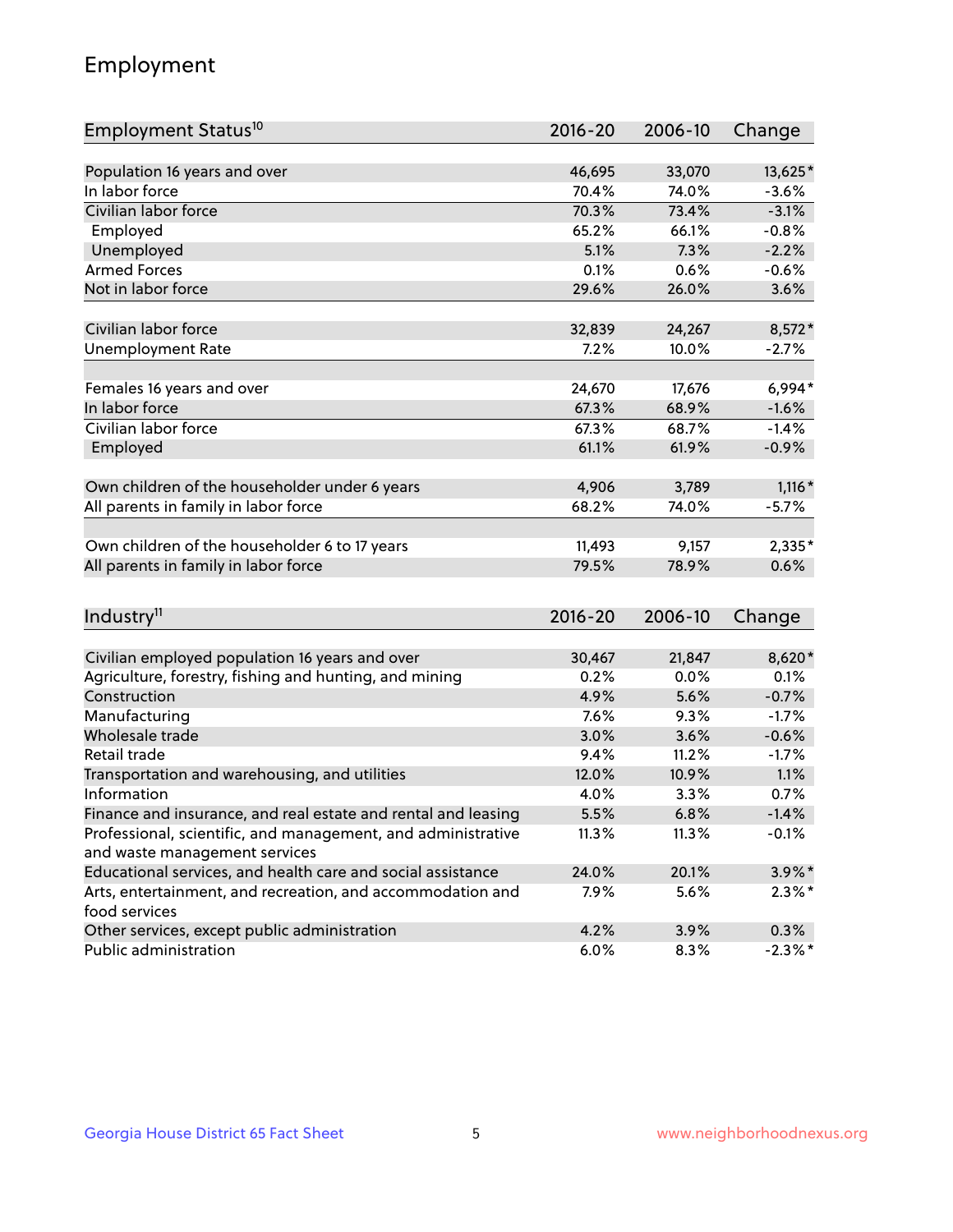## Employment, continued...

| Occupation <sup>12</sup>                                                   | $2016 - 20$    | 2006-10        | Change           |
|----------------------------------------------------------------------------|----------------|----------------|------------------|
| Civilian employed population 16 years and over                             | 30,467         | 21,847         | 8,620*           |
| Management, business, science, and arts occupations                        | 41.8%          | 39.2%          | $2.6\%$ *        |
| Service occupations                                                        | 14.9%          | 12.8%          | 2.2%             |
| Sales and office occupations                                               | 23.0%          | 27.2%          | $-4.3\%$ *       |
| and<br>Natural<br>maintenance                                              | 6.8%           | 8.7%           | $-1.9%$          |
| resources,<br>construction,<br>occupations                                 |                |                |                  |
| Production, transportation, and material moving occupations                | 13.5%          | 12.1%          | 1.4%             |
| Class of Worker <sup>13</sup>                                              | $2016 - 20$    | 2006-10        | Change           |
|                                                                            | 30,467         | 21,847         | 8,620*           |
| Civilian employed population 16 years and over                             | 78.4%          | 76.2%          | 2.2%             |
| Private wage and salary workers                                            |                |                |                  |
| Government workers                                                         | 16.3%          | 19.1%          | $-2.8%$          |
| Self-employed in own not incorporated business workers                     | 5.2%           | 4.6%           | 0.6%             |
| Unpaid family workers                                                      | 0.0%           | 0.1%           | $-0.0%$          |
| Job Flows <sup>14</sup>                                                    | 2019           | 2010           | Change           |
| Total Jobs in district                                                     |                |                |                  |
|                                                                            | 5,081          | 3,372<br>8.2%  | 1,709<br>2.1%    |
| Held by residents of district                                              | 10.3%          |                |                  |
| Held by non-residents of district                                          | 89.7%          | 91.8%          | $-2.1%$          |
| Jobs by Industry Sector <sup>15</sup>                                      | 2019           | 2010           | Change           |
| Total Jobs in district                                                     | 5,081          | 3,372          | 1,709            |
| Goods Producing sectors                                                    | 9.2%           | 5.1%           | 4.1%             |
|                                                                            | 27.8%          | 11.5%          | 16.4%            |
| Trade, Transportation, and Utilities sectors<br>All Other Services sectors | 63.0%          | 83.4%          | $-20.4%$         |
|                                                                            |                |                |                  |
| Total Jobs in district held by district residents                          | 523            | 277            | 246              |
| <b>Goods Producing sectors</b>                                             | 14.0%          | 9.0%           | 4.9%             |
| Trade, Transportation, and Utilities sectors                               | 13.2%          | 8.7%           | 4.5%             |
| All Other Services sectors                                                 | 72.8%          | 82.3%          | $-9.5%$          |
|                                                                            |                |                |                  |
| Jobs by Earnings <sup>16</sup>                                             | 2019           | 2010           | Change           |
|                                                                            |                |                |                  |
| Total Jobs in district                                                     | 5,081<br>23.4% | 3,372<br>30.5% | 1,709<br>$-7.1%$ |
| Jobs with earnings \$1250/month or less                                    |                |                |                  |
| Jobs with earnings \$1251/month to \$3333/month                            | 35.9%          | 43.3%          | $-7.4%$          |
| Jobs with earnings greater than \$3333/month                               | 40.6%          | 26.2%          | 14.5%            |
| Total Jobs in district held by district residents                          | 523            | 277            | 246              |
| Jobs with earnings \$1250/month or less                                    | 28.5%          | 31.4%          | $-2.9%$          |
| Jobs with earnings \$1251/month to \$3333/month                            | 29.8%          | 37.9%          | $-8.1%$          |
| Jobs with earnings greater than \$3333/month                               | 41.7%          | 30.7%          | 11.0%            |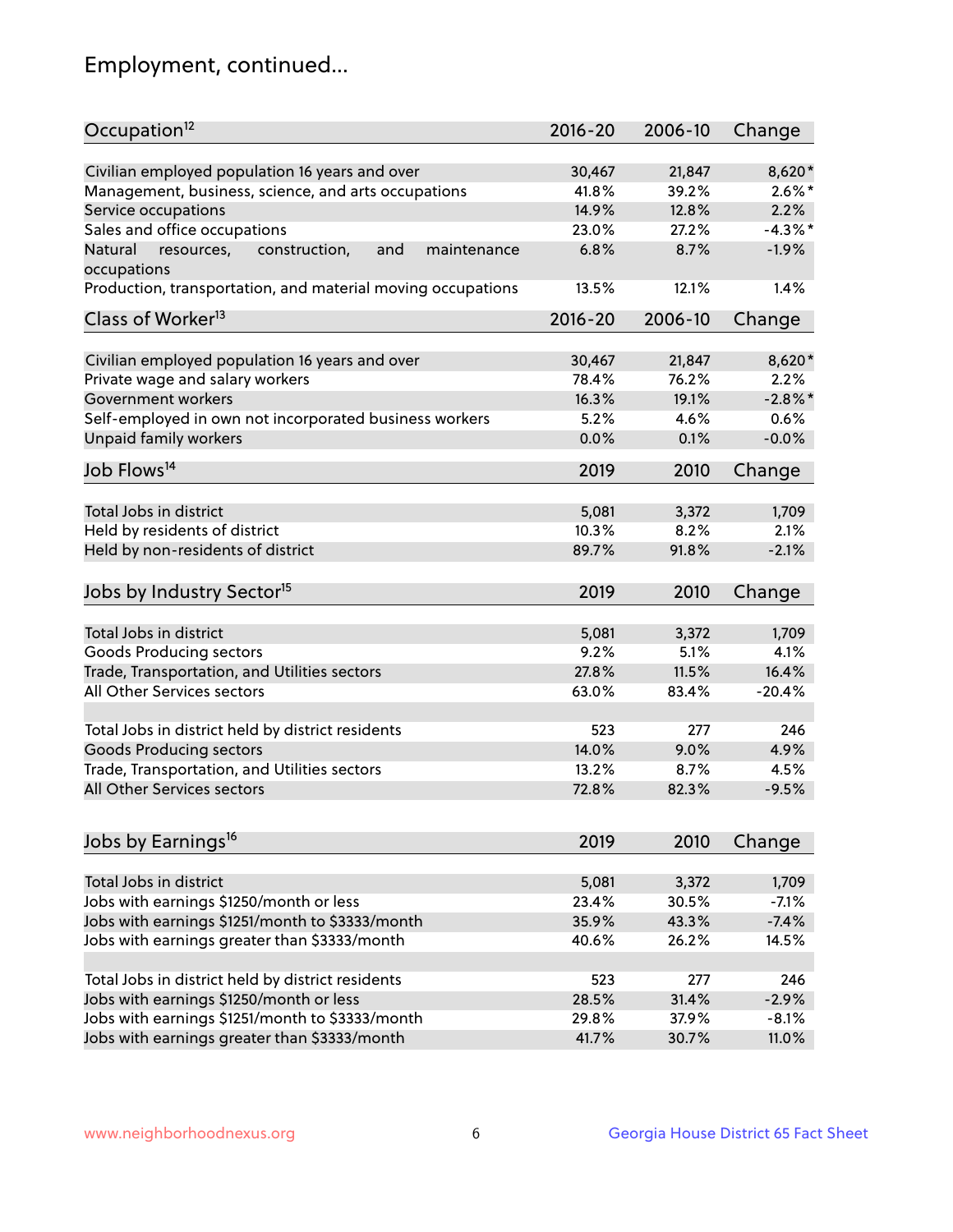## Employment, continued...

| Jobs by Age of Worker <sup>17</sup>               | 2019  | 2010  | Change   |
|---------------------------------------------------|-------|-------|----------|
|                                                   |       |       |          |
| Total Jobs in district                            | 5,081 | 3,372 | 1,709    |
| Jobs with workers age 29 or younger               | 23.0% | 23.5% | $-0.6%$  |
| Jobs with workers age 30 to 54                    | 57.2% | 61.4% | $-4.2%$  |
| Jobs with workers age 55 or older                 | 19.8% | 15.1% | 4.7%     |
|                                                   |       |       |          |
| Total Jobs in district held by district residents | 523   | 277   | 246      |
| Jobs with workers age 29 or younger               | 21.6% | 17.7% | 3.9%     |
| Jobs with workers age 30 to 54                    | 51.6% | 64.6% | $-13.0%$ |
| Jobs with workers age 55 or older                 | 26.8% | 17.7% | 9.1%     |
|                                                   |       |       |          |

#### Education

| School Enrollment <sup>18</sup>                | $2016 - 20$ | 2006-10 | Change     |
|------------------------------------------------|-------------|---------|------------|
|                                                |             |         |            |
| Population 3 years and over enrolled in school | 18,611      | 14,538  | $4,073*$   |
| Nursery school, preschool                      | 7.5%        | 7.4%    | $0.1\%$    |
| Kindergarten                                   | 6.7%        | 4.6%    | $2.1\%$ *  |
| Elementary school (grades 1-8)                 | 42.5%       | 45.9%   | $-3.4%$    |
| High school (grades 9-12)                      | 21.2%       | 22.2%   | $-1.0%$    |
| College or graduate school                     | 22.1%       | 19.9%   | 2.2%       |
| Educational Attainment <sup>19</sup>           | $2016 - 20$ | 2006-10 | Change     |
|                                                |             |         |            |
| Population 25 years and over                   | 39,960      | 28,217  | $11,742*$  |
| Less than 9th grade                            | 2.5%        | 2.6%    | $-0.0%$    |
| 9th to 12th grade, no diploma                  | 4.8%        | 6.6%    | $-1.8\%$   |
| High school graduate (includes equivalency)    | 23.8%       | 27.2%   | $-3.4\%$ * |
| Some college, no degree                        | 21.7%       | 23.7%   | $-2.0%$    |
| Associate's degree                             | 10.5%       | 8.4%    | $2.2\%$ *  |
| Bachelor's degree                              | 22.6%       | 19.3%   | $3.3\%$ *  |
| Graduate or professional degree                | 14.0%       | 12.3%   | $1.7\%$    |
|                                                |             |         |            |
| Percent high school graduate or higher         | 92.7%       | 90.9%   | 1.8%       |
| Percent bachelor's degree or higher            | 36.6%       | 31.6%   | $5.0\%$ *  |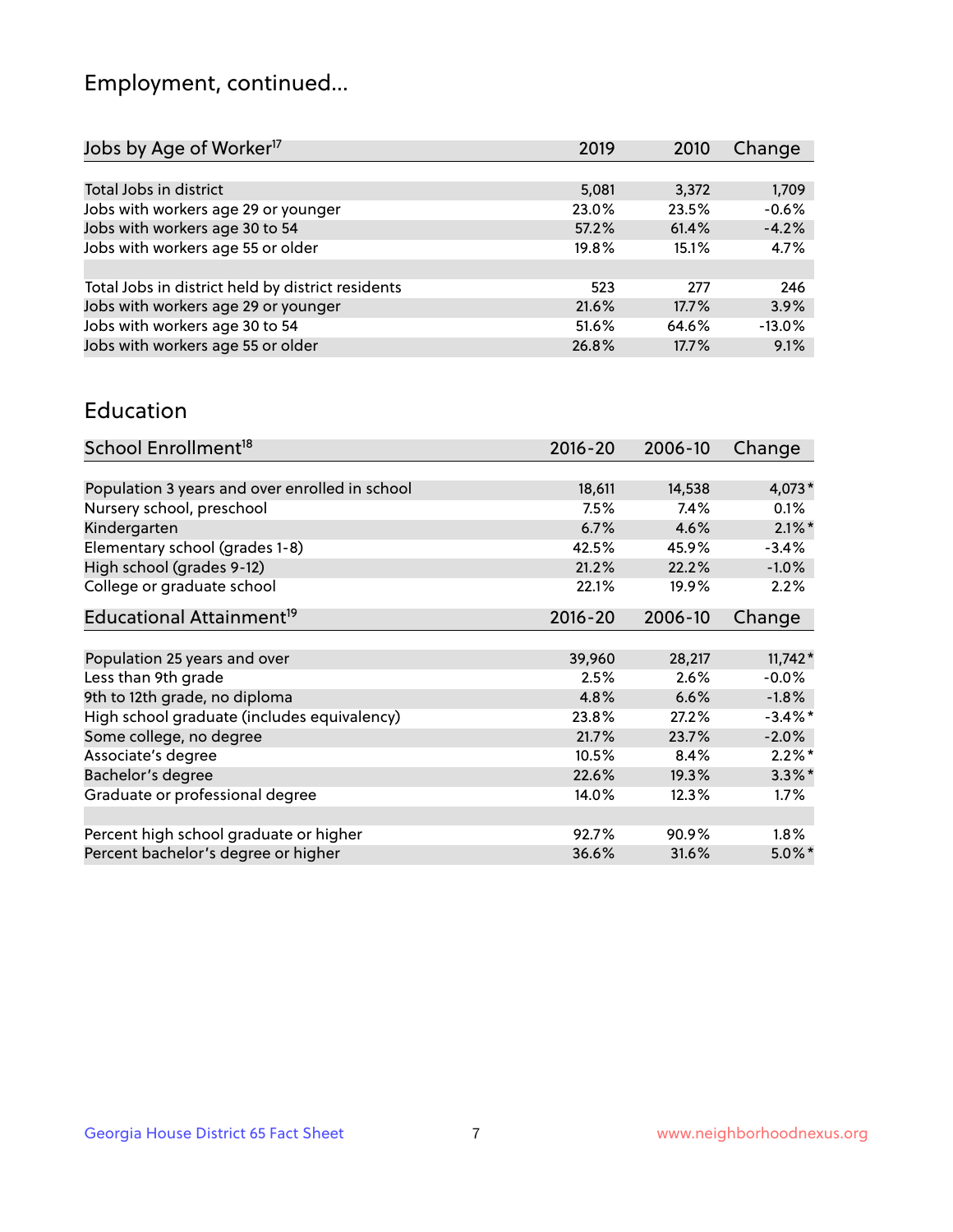## Housing

| Households by Type <sup>20</sup>                     | 2016-20      | 2006-10      | Change       |
|------------------------------------------------------|--------------|--------------|--------------|
|                                                      |              |              |              |
| <b>Total households</b>                              | 19,508       | 15,368       | $4,140*$     |
| Family households (families)                         | 77.6%        | 75.9%        | 1.8%         |
| With own children under 18 years                     | 38.7%        | 41.5%        | $-2.7%$      |
| Married-couple family                                | 54.7%        | 55.1%        | $-0.4%$      |
| With own children of the householder under 18 years  | 27.8%        | 28.9%        | $-1.1%$      |
| Male householder, no wife present, family            | 8.0%         | 4.8%         | $3.2\%$ *    |
| With own children of the householder under 18 years  | 2.8%         | 1.9%         | 0.9%         |
| Female householder, no husband present, family       | 14.9%        | 15.9%        | $-1.0%$      |
| With own children of the householder under 18 years  | 8.1%         | 10.6%        | $-2.5%$      |
| Nonfamily households                                 | 22.4%        | 24.1%        | $-1.8%$      |
| Householder living alone                             | 18.2%        | 19.7%        | $-1.5%$      |
| 65 years and over                                    | 6.5%         | 2.9%         | $3.6\%$ *    |
|                                                      |              |              |              |
| Households with one or more people under 18 years    | 43.2%        | 46.6%        | $-3.3\%$ *   |
| Households with one or more people 65 years and over | 24.9%        | 13.0%        | 11.9%*       |
|                                                      |              |              |              |
| Average household size                               | 3.17         | 2.94         | $0.24*$      |
| Average family size                                  | 3.65         | 3.37         | $0.28*$      |
|                                                      |              |              |              |
| Housing Occupancy <sup>21</sup>                      | $2016 - 20$  | 2006-10      | Change       |
|                                                      |              |              |              |
| Total housing units                                  | 20,456       | 16,786       | $3,670*$     |
| Occupied housing units                               | 95.4%        | 91.6%        | $3.8\%$ *    |
| Vacant housing units                                 | 4.6%         | 8.4%         | $-3.8\%$ *   |
| Homeowner vacancy rate                               | 0.9          | 3.7          | $-2.8$       |
| Rental vacancy rate                                  | 6.3          | 4.8          | 1.5          |
|                                                      |              |              |              |
| Units in Structure <sup>22</sup>                     | $2016 - 20$  | 2006-10      | Change       |
|                                                      |              |              |              |
| Total housing units                                  | 20,456       | 16,786       | $3,670*$     |
| 1-unit, detached                                     | 92.9%        | 92.5%        | 0.3%         |
| 1-unit, attached                                     | 1.2%         | 0.9%         | 0.3%         |
| 2 units                                              | 0.0%         | 0.2%         | $-0.2%$      |
| 3 or 4 units                                         | 0.3%         | 0.5%         | $-0.2%$      |
| 5 to 9 units                                         | $0.6\%$      | 1.3%         | $-0.8%$      |
|                                                      |              |              |              |
|                                                      |              |              |              |
| 10 to 19 units                                       | 0.6%         | 1.9%         | $-1.3\%$     |
| 20 or more units<br>Mobile home                      | 1.3%<br>2.9% | 1.1%<br>1.6% | 0.2%<br>1.3% |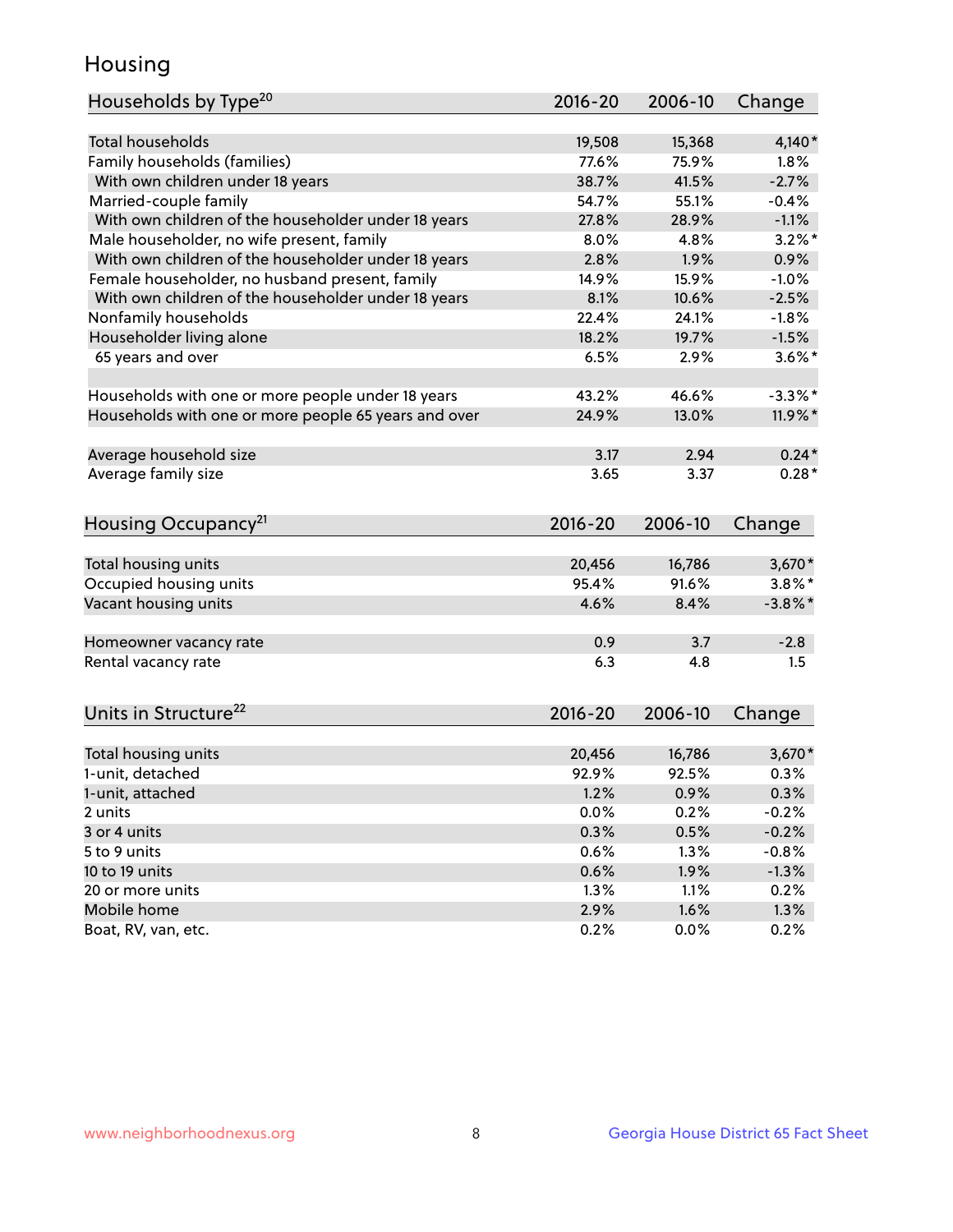## Housing, Continued...

| Year Structure Built <sup>23</sup>             | 2016-20     | 2006-10 | Change     |
|------------------------------------------------|-------------|---------|------------|
| Total housing units                            | 20,456      | 16,786  | $3,670*$   |
| Built 2014 or later                            | 4.7%        | (X)     | (X)        |
| Built 2010 to 2013                             | 7.2%        | (X)     | (X)        |
| Built 2000 to 2009                             | 46.6%       | 54.9%   | $-8.3\%$ * |
| Built 1990 to 1999                             | 17.1%       | 15.4%   | 1.7%       |
| Built 1980 to 1989                             | 9.4%        | 12.2%   | $-2.9%$ *  |
| Built 1970 to 1979                             | 8.2%        | 9.7%    | $-1.6%$    |
| Built 1960 to 1969                             | 4.3%        | 3.7%    | 0.5%       |
| Built 1950 to 1959                             | 0.9%        | 1.9%    | $-1.0%$    |
| Built 1940 to 1949                             | 0.6%        | 0.9%    | $-0.3%$    |
| Built 1939 or earlier                          | 1.2%        | 1.3%    | $-0.1%$    |
| Housing Tenure <sup>24</sup>                   | $2016 - 20$ | 2006-10 | Change     |
| Occupied housing units                         | 19,508      | 15,368  | $4,140*$   |
| Owner-occupied                                 | 81.4%       | 84.2%   | $-2.8\%$ * |
| Renter-occupied                                | 18.6%       | 15.8%   | 2.8%       |
| Average household size of owner-occupied unit  | 3.20        | 2.96    | $0.25*$    |
| Average household size of renter-occupied unit | 3.05        | 2.83    | 0.22       |
| Residence 1 Year Ago <sup>25</sup>             | $2016 - 20$ | 2006-10 | Change     |
| Population 1 year and over                     | 61,470      | 44,631  | 16,839*    |
| Same house                                     | 88.2%       | 83.3%   | $5.0\%$ *  |
| Different house in the U.S.                    | 11.6%       | 16.4%   | $-4.8\%$ * |
| Same county                                    | 4.2%        | 7.7%    | $-3.5%$ *  |
| Different county                               | 7.4%        | 8.7%    | $-1.3%$    |
| Same state                                     | 5.8%        | 3.7%    | $2.1\%$ *  |
| Different state                                | 1.7%        | 5.0%    | $-3.4\%$ * |
| Abroad                                         | 0.1%        | 0.3%    | $-0.2%$    |
| Value of Housing Unit <sup>26</sup>            | $2016 - 20$ | 2006-10 | Change     |
| Owner-occupied units                           | 15,881      | 12,939  | $2,942*$   |
| Less than \$50,000                             | 2.1%        | 2.0%    | 0.0%       |
| \$50,000 to \$99,999                           | 5.7%        | 4.7%    | 1.0%       |
| \$100,000 to \$149,999                         | 12.0%       | 18.9%   | $-6.8\%$ * |
| \$150,000 to \$199,999                         | 25.8%       | 26.8%   | $-1.0\%$   |
| \$200,000 to \$299,999                         | 30.0%       | 28.9%   | 1.1%       |
| \$300,000 to \$499,999                         | 19.1%       | 14.7%   | 4.4%*      |
| \$500,000 to \$999,999                         | 4.6%        | 3.6%    | 1.0%       |
| \$1,000,000 or more                            | 0.6%        | 0.4%    | 0.2%       |
| Median (dollars)                               | 211,406     | 195,152 | 16,254*    |
| Mortgage Status <sup>27</sup>                  | $2016 - 20$ | 2006-10 | Change     |
| Owner-occupied units                           | 15,881      | 12,939  | $2,942*$   |
| Housing units with a mortgage                  | 78.9%       | 85.7%   | $-6.8\%$ * |
| Housing units without a mortgage               | 21.1%       | 14.3%   | $6.8\%$ *  |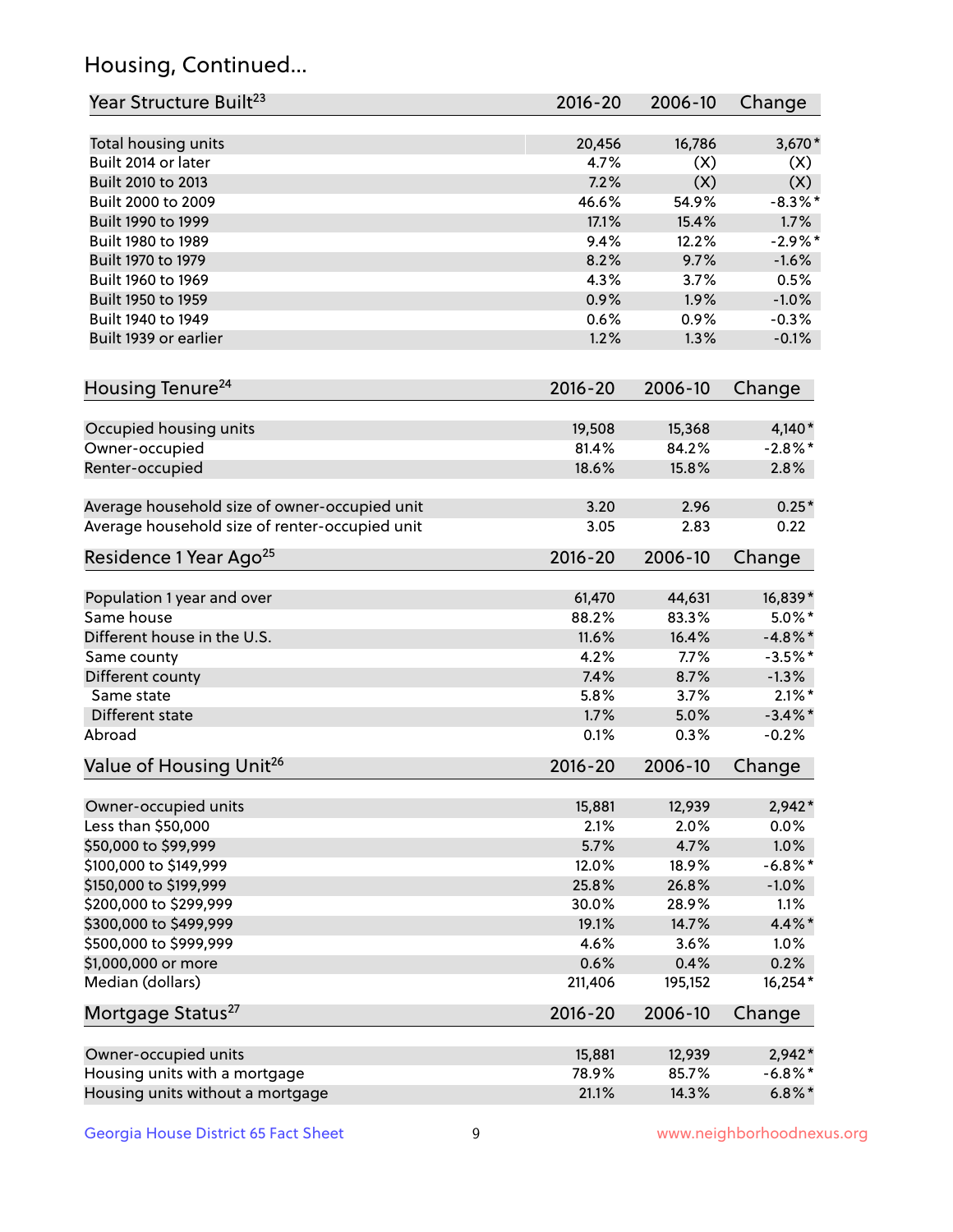## Housing, Continued...

| Selected Monthly Owner Costs <sup>28</sup>                                            | $2016 - 20$ | 2006-10 | Change      |
|---------------------------------------------------------------------------------------|-------------|---------|-------------|
| Housing units with a mortgage                                                         | 12,524      | 11,083  | $1,441*$    |
| Less than \$300                                                                       | 0.1%        | 0.0%    | 0.1%        |
| \$300 to \$499                                                                        | 0.6%        | 1.0%    | $-0.4%$     |
| \$500 to \$999                                                                        | 9.4%        | 6.3%    | 3.1%        |
| \$1,000 to \$1,499                                                                    | 31.3%       | 29.9%   | 1.5%        |
| \$1,500 to \$1,999                                                                    | 33.5%       | 27.7%   | $5.8\%$ *   |
| \$2,000 to \$2,999                                                                    | 20.8%       | 28.6%   | $-7.9%$ *   |
| \$3,000 or more                                                                       | 4.3%        | 6.4%    | $-2.1%$     |
| Median (dollars)                                                                      | 1,628       | 1,731   | $-103*$     |
| Housing units without a mortgage                                                      | 3,357       | 1,856   | $1,500*$    |
| Less than \$150                                                                       | 3.2%        | 2.6%    | 0.6%        |
| \$150 to \$249                                                                        | 6.0%        | 7.9%    | $-1.9%$     |
| \$250 to \$349                                                                        | 18.5%       | 24.8%   | $-6.2%$     |
| \$350 to \$499                                                                        | 27.5%       | 30.7%   | $-3.3%$     |
| \$500 to \$699                                                                        | 26.9%       | 26.6%   | 0.3%        |
| \$700 or more                                                                         | 17.9%       | 7.4%    | 10.5%*      |
| Median (dollars)                                                                      | 470         | 399     | $71*$       |
| Selected Monthly Owner Costs as a Percentage of<br>Household Income <sup>29</sup>     | $2016 - 20$ | 2006-10 | Change      |
| Housing units with a mortgage (excluding units where<br>SMOCAPI cannot be computed)   | 12,447      | 11,030  | $1,416*$    |
| Less than 20.0 percent                                                                | 46.4%       | 28.1%   | 18.3%*      |
| 20.0 to 24.9 percent                                                                  | 15.3%       | 15.7%   | $-0.4%$     |
| 25.0 to 29.9 percent                                                                  | 9.8%        | 15.1%   | $-5.3\%$ *  |
| 30.0 to 34.9 percent                                                                  | 7.2%        | 8.6%    | $-1.3%$     |
| 35.0 percent or more                                                                  | 21.3%       | 32.5%   | $-11.2\%$ * |
| Not computed                                                                          | 78          | 53      | 25          |
| Housing unit without a mortgage (excluding units where<br>SMOCAPI cannot be computed) | 3,311       | 1,855   | $1,455*$    |
| Less than 10.0 percent                                                                | 63.8%       | 53.1%   | 10.6%       |
| 10.0 to 14.9 percent                                                                  | 15.8%       | 23.1%   | $-7.2%$     |
| 15.0 to 19.9 percent                                                                  | 7.3%        | 8.3%    | $-1.0%$     |
| 20.0 to 24.9 percent                                                                  | 3.9%        | 3.5%    | 0.4%        |
| 25.0 to 29.9 percent                                                                  | 0.9%        | 3.0%    | $-2.1%$     |
| 30.0 to 34.9 percent                                                                  | 3.4%        | 1.3%    | 2.1%        |
| 35.0 percent or more                                                                  | 4.9%        | 7.7%    | $-2.9%$     |
| Not computed                                                                          | 46          | 1       | 45          |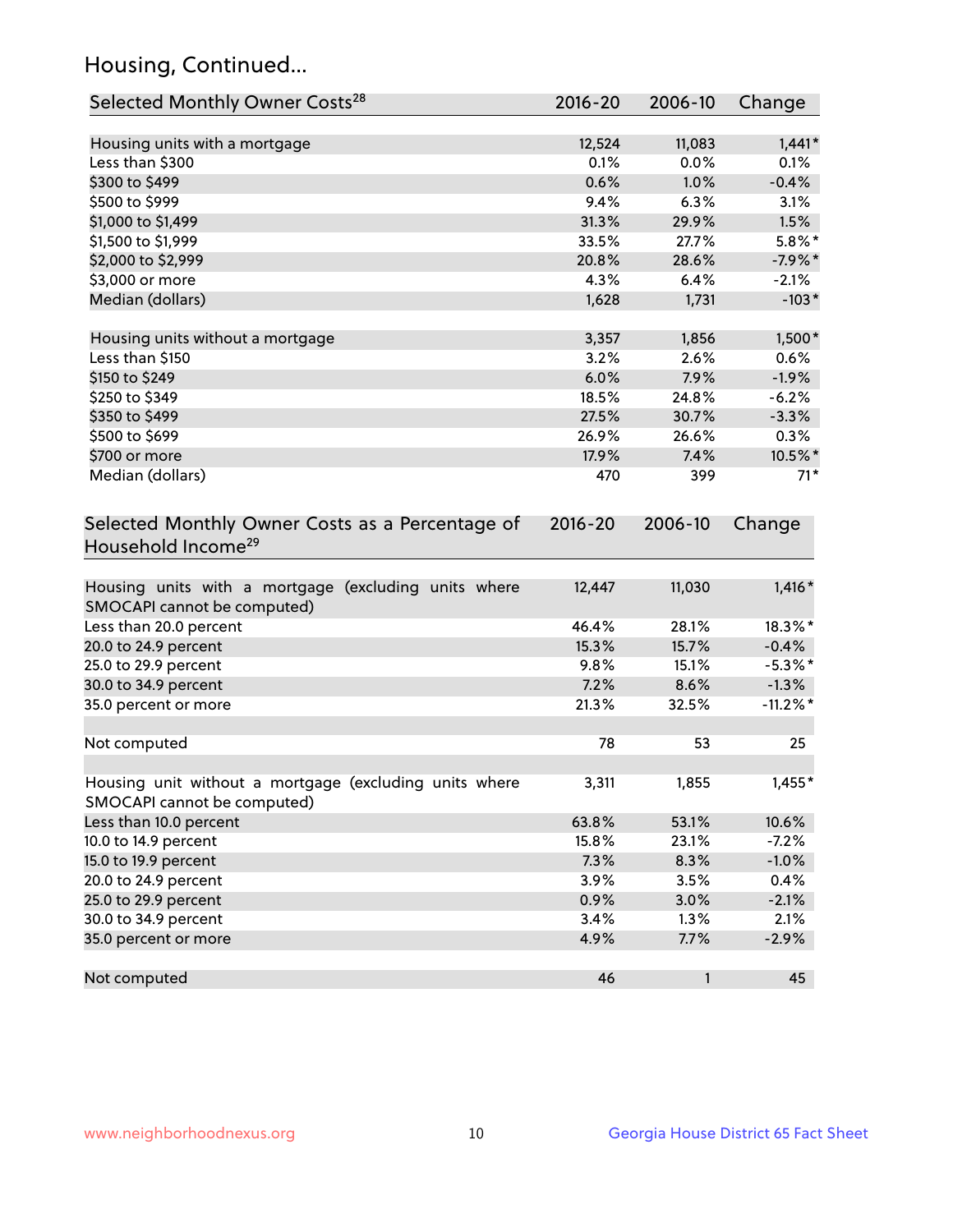## Housing, Continued...

| Gross Rent <sup>30</sup>   | 2016-20 | 2006-10 | Change   |
|----------------------------|---------|---------|----------|
|                            |         |         |          |
| Occupied units paying rent | 3,459   | 2,266   | $1,192*$ |
| Less than \$200            | 0.0%    | 0.0%    | 0.0%     |
| \$200 to \$499             | 5.5%    | 6.5%    | $-1.0%$  |
| \$500 to \$749             | 2.1%    | 17.1%   | $-15.0%$ |
| \$750 to \$999             | 12.9%   | 29.5%   | $-16.6%$ |
| \$1,000 to \$1,499         | 31.3%   | 31.7%   | $-0.4%$  |
| \$1,500 to \$1,999         | 36.3%   | 12.3%   | 23.9%*   |
| \$2,000 or more            | 11.9%   | 2.9%    | 9.0%     |
| Median (dollars)           | 1,471   | 1,192   | $279*$   |
|                            |         |         |          |
| No rent paid               | 169     | 163     | 6        |

| Gross Rent as a Percentage of Household Income <sup>31</sup>                   | $2016 - 20$ | 2006-10 | Change   |
|--------------------------------------------------------------------------------|-------------|---------|----------|
|                                                                                |             |         |          |
| Occupied units paying rent (excluding units where GRAPI<br>cannot be computed) | 3,448       | 2,231   | $1,217*$ |
| Less than 15.0 percent                                                         | 16.7%       | 12.8%   | 4.0%     |
| 15.0 to 19.9 percent                                                           | 15.9%       | 11.5%   | 4.4%     |
| 20.0 to 24.9 percent                                                           | 13.7%       | 15.3%   | $-1.6%$  |
| 25.0 to 29.9 percent                                                           | 12.8%       | 8.0%    | 4.9%     |
| 30.0 to 34.9 percent                                                           | $11.0\%$    | 8.3%    | 2.7%     |
| 35.0 percent or more                                                           | 29.7%       | 44.1%   | $-14.4%$ |
| Not computed                                                                   | 179         | 198     | -19      |

## Transportation

| Commuting to Work <sup>32</sup>           | 2016-20 | 2006-10 | Change     |
|-------------------------------------------|---------|---------|------------|
|                                           |         |         |            |
| Workers 16 years and over                 | 29,949  | 21,354  | 8,595*     |
| Car, truck, or van - drove alone          | 79.5%   | 80.8%   | $-1.3%$    |
| Car, truck, or van - carpooled            | 8.6%    | 11.7%   | $-3.1\%$ * |
| Public transportation (excluding taxicab) | $1.0\%$ | $2.0\%$ | $-1.1%$    |
| Walked                                    | 0.2%    | 0.4%    | $-0.2%$    |
| Other means                               | $1.9\%$ | $0.9\%$ | $1.0\%$ *  |
| Worked at home                            | 8.9%    | 4.2%    | $4.7\%$ *  |
|                                           |         |         |            |
| Mean travel time to work (minutes)        | 35.5    | 33.8    | $1.6*$     |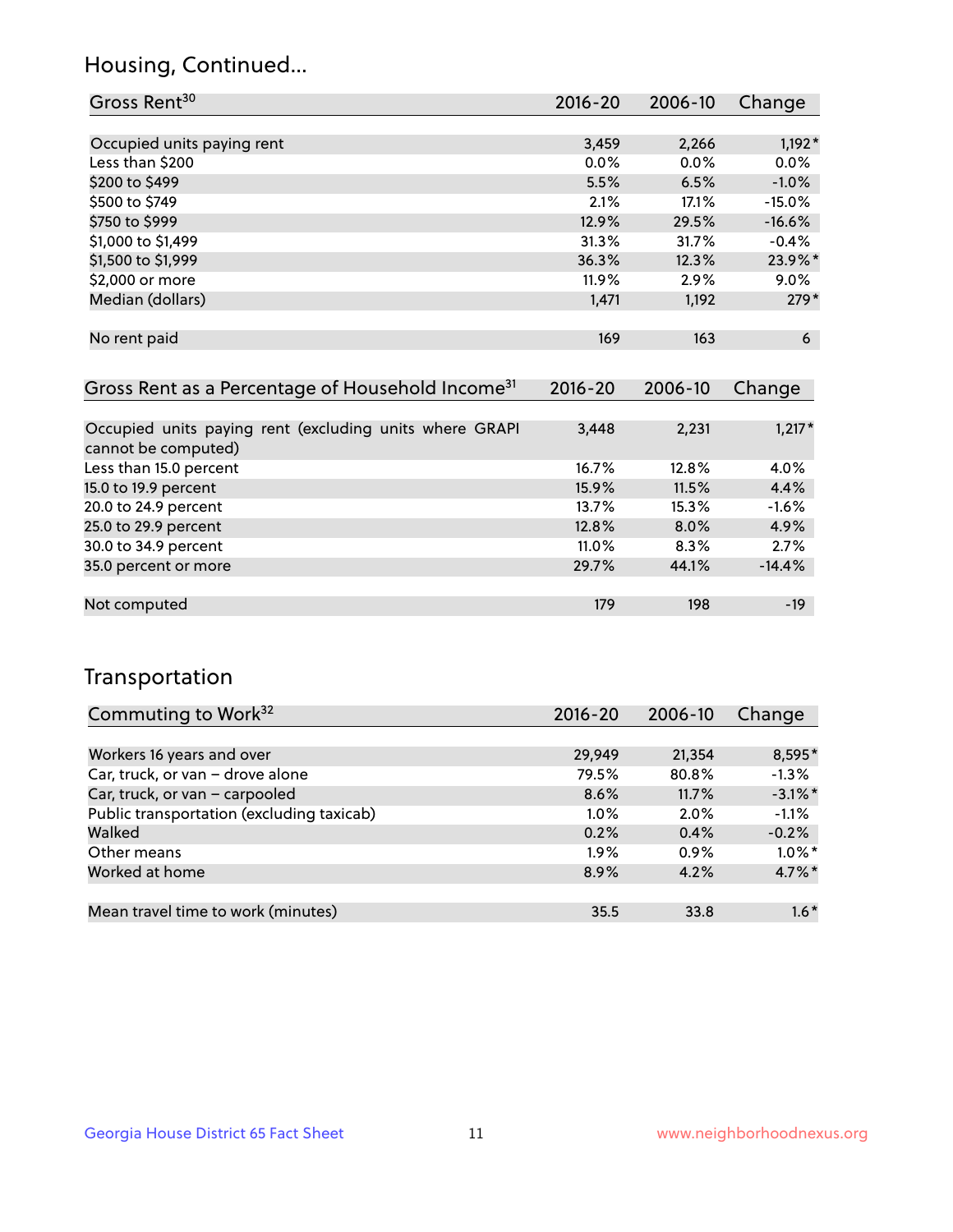## Transportation, Continued...

| Vehicles Available <sup>33</sup> | $2016 - 20$ | 2006-10 | Change     |
|----------------------------------|-------------|---------|------------|
|                                  |             |         |            |
| Occupied housing units           | 19,508      | 15,368  | $4,140*$   |
| No vehicles available            | 1.4%        | 2.0%    | $-0.6%$    |
| 1 vehicle available              | 20.7%       | 24.9%   | $-4.1\%$ * |
| 2 vehicles available             | 43.7%       | 44.5%   | $-0.8%$    |
| 3 or more vehicles available     | 34.1%       | 28.6%   | $5.5\%$ *  |

#### Health

| Health Insurance coverage <sup>34</sup>                 | 2016-20 |
|---------------------------------------------------------|---------|
|                                                         |         |
| Civilian Noninstitutionalized Population                | 61,943  |
| With health insurance coverage                          | 90.5%   |
| With private health insurance coverage                  | 74.5%   |
| With public health coverage                             | 26.6%   |
| No health insurance coverage                            | 9.5%    |
| Civilian Noninstitutionalized Population Under 19 years | 17,996  |
| No health insurance coverage                            | 6.0%    |
| Civilian Noninstitutionalized Population 19 to 64 years | 37,318  |
| In labor force:                                         | 30,675  |
| Employed:                                               | 28,531  |
| With health insurance coverage                          | 90.2%   |
| With private health insurance coverage                  | 87.6%   |
| With public coverage                                    | 6.5%    |
| No health insurance coverage                            | 9.8%    |
| Unemployed:                                             | 2,143   |
| With health insurance coverage                          | 74.3%   |
| With private health insurance coverage                  | 39.3%   |
| With public coverage                                    | 36.4%   |
| No health insurance coverage                            | 25.7%   |
| Not in labor force:                                     | 6,643   |
| With health insurance coverage                          | 77.9%   |
| With private health insurance coverage                  | 57.1%   |
| With public coverage                                    | 28.8%   |
| No health insurance coverage                            | 22.1%   |